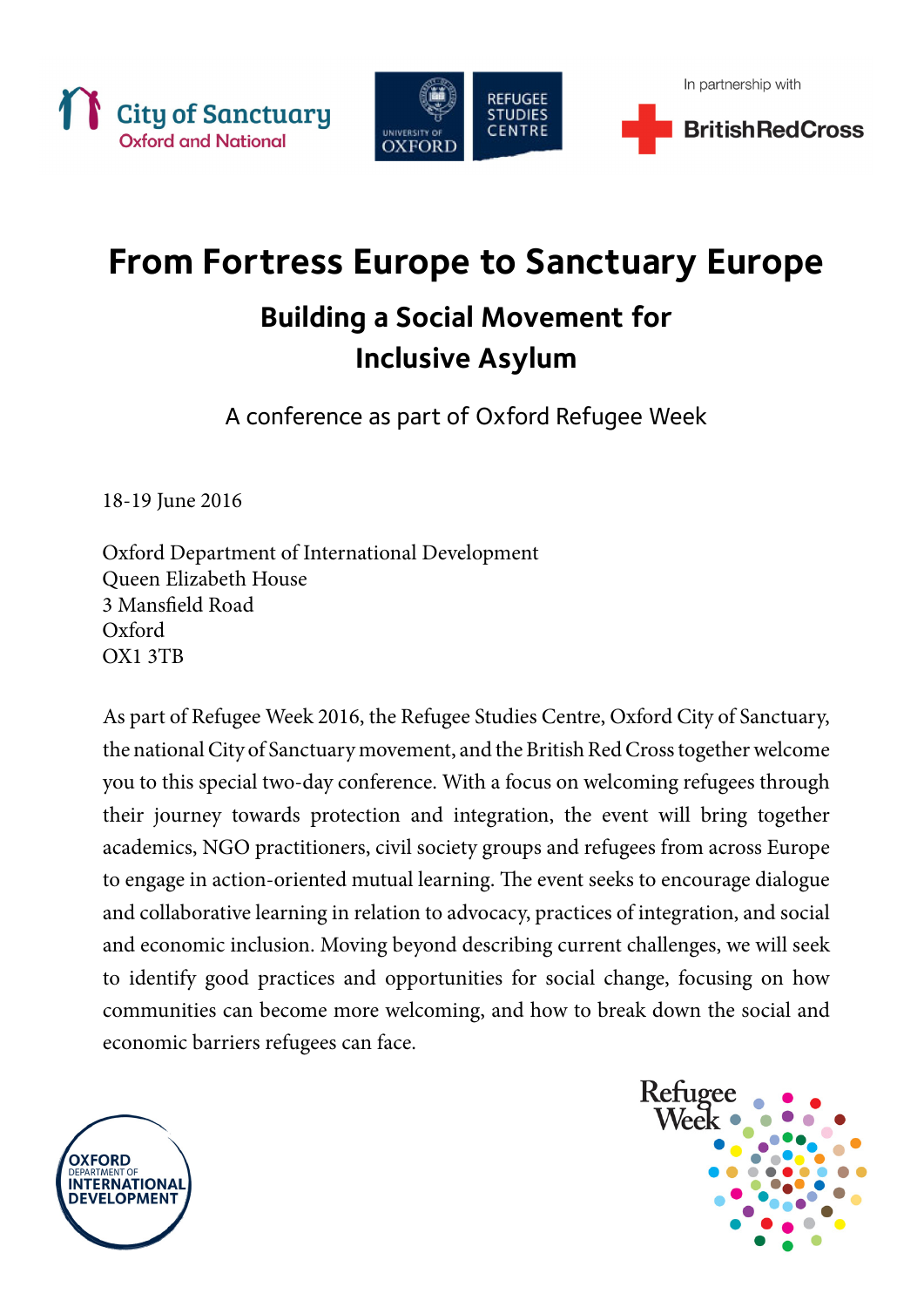





## **Conference Programme**

### **Saturday 18 June 2016**

In partnership with



ě

UNIVERSITY OF<br>OXFORD

**t and Social Justice, International Institute of Social Studies,** r, Refugee researcher, Erasmus University Rotterdam **Maghts activist [unable to attend]** *Moderator: Diletta Lauro, PhD candidate, Refugee Studies Centre*

#### movement for inclusive asylum

**Jonathan Elisa**, British Red Cross

|                                    | <b>Saturuay TO SURE ZO TO</b>                                                                                                                                                                                                                                                                                                                                                              |                 | 09:40 - 09:45 Welcome back from the organisers                                                                                                                                                                                                                                                                                                                        |                                                                                           |
|------------------------------------|--------------------------------------------------------------------------------------------------------------------------------------------------------------------------------------------------------------------------------------------------------------------------------------------------------------------------------------------------------------------------------------------|-----------------|-----------------------------------------------------------------------------------------------------------------------------------------------------------------------------------------------------------------------------------------------------------------------------------------------------------------------------------------------------------------------|-------------------------------------------------------------------------------------------|
| $09:00 - 09:25$                    | Arrival and registration                                                                                                                                                                                                                                                                                                                                                                   | $09:45 - 10:45$ | <b>Plenary: Countering Social Exclusion</b><br>Speakers:<br>Video account: Red Cross refugee service user<br>First-hand account: John Patrick<br>Ade Henderson / Trevor Trueman, Asylum Justic<br>Frances Trevena, Head of Policy and Programmes<br>Dave Smith, NACCOM Coordinator<br>Moderator: Mike Kaye, Advocacy and Campaigns<br>Break - tea/coffee              |                                                                                           |
| $09:25 - 09:30$<br>$09:30 - 10:30$ | Welcome from the organisers<br><b>Opening Plenary: Towards a Europe of Sanctuary</b><br>Speakers:<br>Video account: Red Cross refugee service user<br>Bryndís Björgvinsdóttir, Writer, founder of the initiative 'Syria is Calling'<br>Jonas Kakoschke / Mareike Geiling, Co-founders, Fluechtlinge Willkommen/Refugees Welcome                                                            |                 |                                                                                                                                                                                                                                                                                                                                                                       |                                                                                           |
|                                    | Sabir Zazai, Director, Coventry Refugee and Migrant Centre                                                                                                                                                                                                                                                                                                                                 | $10:45 - 11:15$ |                                                                                                                                                                                                                                                                                                                                                                       |                                                                                           |
|                                    | Moderator: Alexander Betts, Director, Refugee Studies Centre                                                                                                                                                                                                                                                                                                                               |                 |                                                                                                                                                                                                                                                                                                                                                                       |                                                                                           |
| $10:30 - 11:00$                    | Break - tea/coffee                                                                                                                                                                                                                                                                                                                                                                         | $11:15 - 12:30$ | <b>Parallel sessions: Countering Social Exclusion</b>                                                                                                                                                                                                                                                                                                                 |                                                                                           |
| $11:00 - 12:00$                    | <b>Plenary: The Challenges of Accessing Protection</b><br>Speakers:<br>Gemma Gillie, Head of Media, Medecins Sans Frontieres/Doctors Without Borders UK<br>Katia Bianchini, Research Fellow, Max Planck Institute for Religious & Ethnic Diversity, Goettingen<br>Gonzalo Vargas Llosa, Representative, UNHCR UK<br>Moderator: Alex Fraser, Director of Refugee Support, British Red Cross |                 | Countering Stigma in the Media<br>Room 1<br>Moderator: Kristy Siegfried,<br>Migration Editor, IRIN<br>Speakers:<br>Caroline Gregory, Huffington Post,                                                                                                                                                                                                                 | Detention<br>Room 2<br>Moderator: A<br>Lecturer, SO.<br>London<br>Speakers:               |
| $12:00 - 13:00$<br>13:00 - 14:30   | Lunch<br><b>Plenary: Promoting Safe Routes</b><br>Speakers:<br>First-hand account: Red Cross refugee service user<br>Anne-Laure Losseau / Ghazi El Rass, Co-founders, Syrie - Un visa, une vie<br>Giulia Gori, Project officer, Refugees and Migrants Service-Mediterranean Hope (SRM-MH), Federation of<br>Protestant Churches in Italy (FCEI)                                            |                 | journalist and editor, and long-<br>term Calais volunteer<br>Hazel Healy, Co-editor, New<br>Internationalist<br>Almamy Taal, Human rights<br>advocate and investigative<br>journalist                                                                                                                                                                                 | <b>Jerome Phelp</b><br>Action<br>Antonia Brig<br>for Justice<br>Jane, First-h<br>Movement |
|                                    | Christina Lejman, Fundraising Manager, Migrant Offshore Aid Station<br>Moderator: Will Jones, Departmental Lecturer, Refugee Studies Centre                                                                                                                                                                                                                                                | $12:30 - 13:30$ | Lunch                                                                                                                                                                                                                                                                                                                                                                 |                                                                                           |
| $14:30 - 15:00$                    | Break - tea/coffee                                                                                                                                                                                                                                                                                                                                                                         | 13:30 -15:00    | <b>Plenary: Approaches to Campaigning</b><br>Speakers:                                                                                                                                                                                                                                                                                                                |                                                                                           |
| $15:00 - 16:30$                    | Plenary: Welcome and Inclusion<br>Speakers:<br>Video account: Red Cross refugee service user<br>Tim Finch, Writer and campaigner, founding chair of Counterpoints Arts<br>Sabir Zazai, Director, Coventry Refugee and Migrant Centre<br>Mariana Stoyanova, Head of the Refugee-Migrant Service of the Bulgarian Red Cross<br>Moderator: Richard Stanton, Chair, Migration Work CIC         |                 | Don Flynn, Director, Migrants' Rights Network<br>Lisa Matthews, Coordinator, Right to Remain<br>Aderonke Apata, Human rights activist and LGBT<br>Solidarity<br>Helen Hintjens, Senior Lecturer in Development a<br>Erasmus University Rotterdam, and Anila Noor,<br>Malka al-Haddad, Refugee women and human rig<br>Moderator: Diletta Lauro, PhD candidate, Refugee |                                                                                           |
| $16:30 - 17:30$                    | <b>Plenary: Access to Higher Education</b><br>Speakers:                                                                                                                                                                                                                                                                                                                                    | $15:00 - 15:30$ | Break - tea/coffee                                                                                                                                                                                                                                                                                                                                                    |                                                                                           |
|                                    | First-hand account: Red Cross refugee service user<br>Emma Finlinson, Project Coordinator, City of Sanctuary, and Abbie Grace, Project Development Worker,<br>Refugee Support Devon<br>Thais Roque, President, Oxford Students Refugee Campaign<br>Alina Muller, Coordinator, Silent University London<br>Moderator: Nick Gill, Trustee, City of Sanctuary                                 | $15:30 - 16:15$ | Closing Plenary: The Road Ahead: Building a n<br>Speakers:<br>Richard Stanton, Chair, Migration Work CIC<br>Alexander Betts, Director, Refugee Studies Centre<br>Jonathan Ellis, Head of Policy, Research and Advo<br>Moderator: Nick Gill, Trustee, City of Sanctuary                                                                                                |                                                                                           |

**Sunday 19 June 2016**

**City of Sanctuary** 

**Oxford and National** 

09:20 - 09.40 **Registration**



**Reducerson** Justice Project, Amnesty International UK es, Coram Children's Legal Centre

*Moderator: Mike Kaye, Advocacy and Campaigns Manager, Still Human Still Here*

*Moderator: Anna Lindley, Senior Lecturer, SOAS, University of* 

**elps**, Director, Detention

**Angleright**, Chair, Movement

hand account, nt for Justice

#### **Destitution**

Room 3

*Moderator: Jonathan Ellis, Head of Policy, Research and Advocacy, British Red Cross*

*Speakers:* 

**Frances Trevena**, Head of Policy and Programmes, Coram Children's Legal Centre **Mike Kaye**, Advocacy and Campaigns Manager, Still Human Still Here **Dave Smith**, NACCOM Coordinator **Kate Smart**, Director, Asylum Welcome

**Adders** Apatality advocate, founder of Manchester Migrant